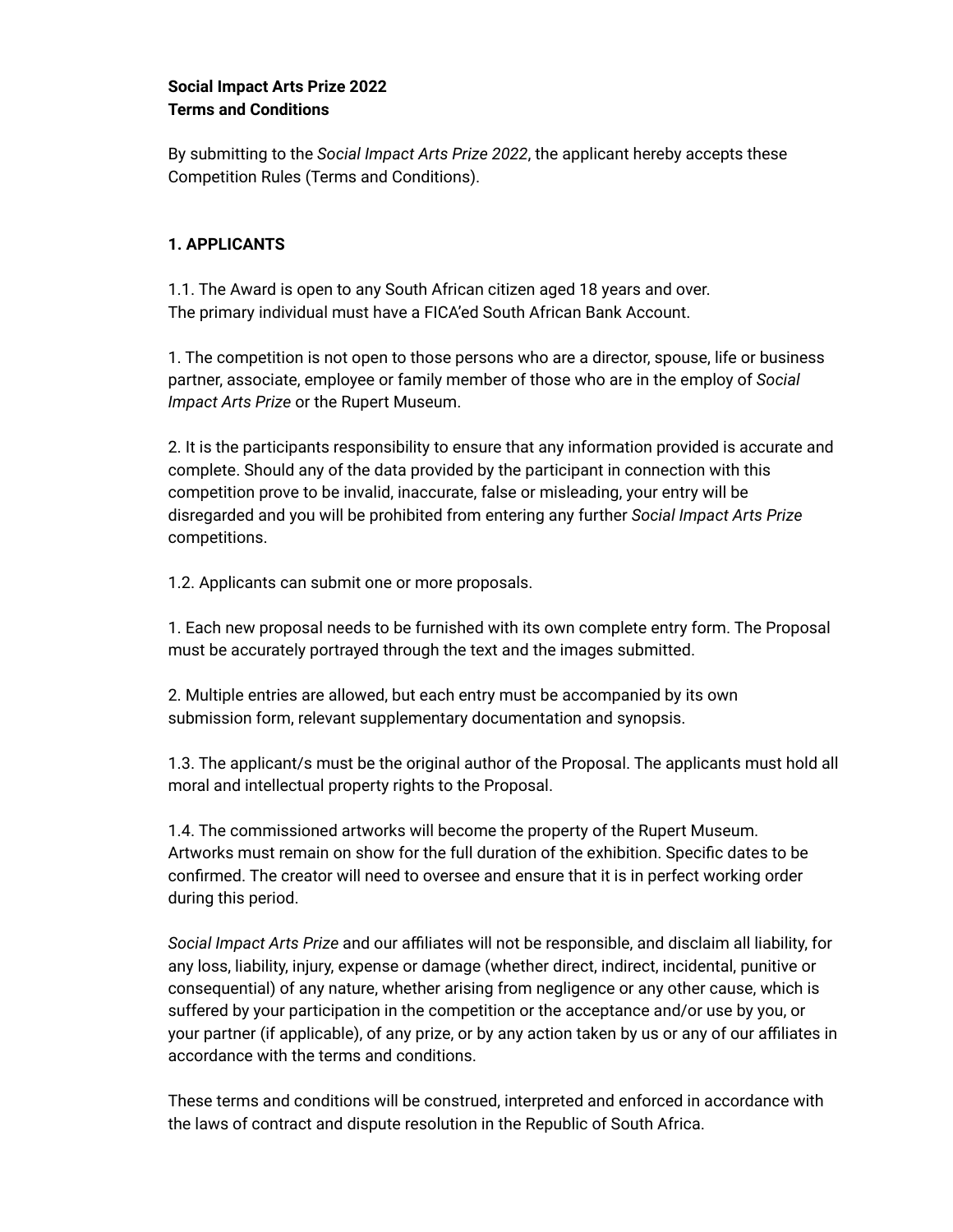### **2. APPLICATION**

2.1. Proposals must be submitted by Friday, June 17, 2022 – 11:59pm.

2.2. Any support requests must be directed to support@socialimpactartsprize.org before the closing time.

2.3. The images / documents submitted must be no larger than 5MB each (PDF, jpeg, video, photograph or an audio file that visualises your project). Images need to be 1920 x 1080 pixels in dimension.

2.4. By submitting to the *Social Impact Arts Prize 2022* the applicant agrees and acknowledges that the *Social Impact Arts Prize 2022* and the Rupert Art Foundation is permitted to receive the proposal and applicant's registration data.

2.5. By submitting to the *Social Impact Arts Prize 2022* the applicant agrees that the *Social Impact Arts Prize 2022* and the Rupert Art Foundation, may reproduce their work without any compensation for communication purposes (including press, publicity, website, social media, promotion, catalogue, books and any other printed or digital material) in relation to the *Social Impact Arts Prize 2022* and the Rupert Art Foundation, not including any resale unless agreed between applicant and *Social Impact Arts Prize 2022*.

#### **3. REGISTRATION FEE**

3.1. There is no registration fee to enter the *Social Impact Arts Prize 2022*.

#### **4. SELECTION PROCESS**

4.1. All applications submitted by Friday, 17 June 2022 by 11.59pm will enter the selection process.

4.2. The juried awarding process will be finalised and complete by the day of the announcement Friday, 05 September 2022.

4.3. The Judges will evaluate all entries online, and the Finalists will be announced on 05 September 2022 via email, the *Social Impact Arts Prize 2022* website and third party media platforms. All finalists will be contacted telephonically beforehand to confirm their details and their participation.

4.4. The winners of the *Social Impact Arts Prize 2022* will be officially awarded at the gala event (date to be announced), at the Rupert Art Museum in Stellenbosch.

4.5. The decision of the jury and the organising team of the *Social Impact Arts Prize 2022* is final.